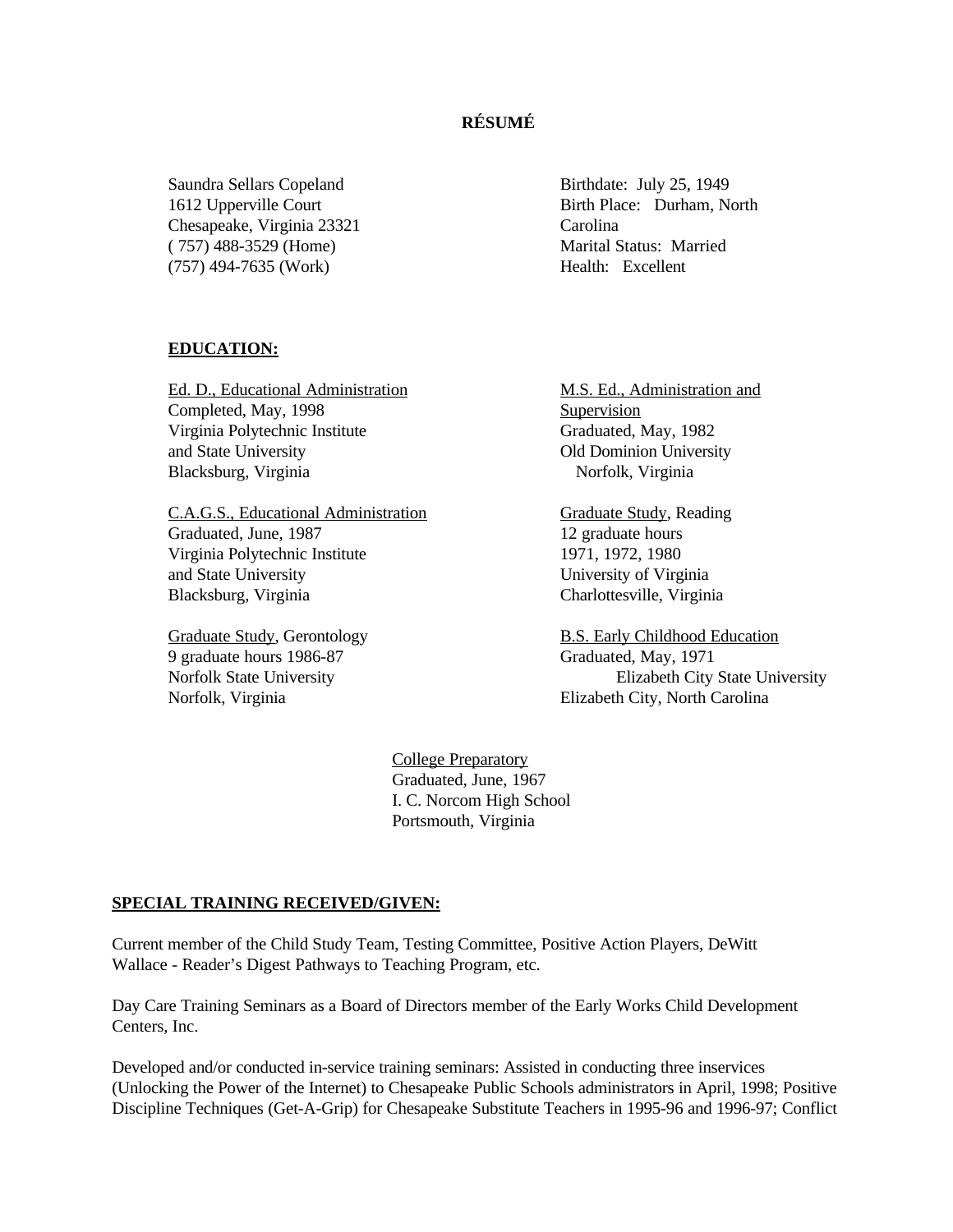Mediation Training to new teachers in 1995-96 and 1996-98; Code of Ethics of Early Childhood Educators for Early Works Day Care Center staff and Norfolk State University undergraduate students as guest lecturer in1992-94 ; Positive Action Program overview for Norfolk State University Special Education graduate students in 1996; "Youth Accepting the Challenge of Responsibility," a workshop for Portsmouth youth in 1996, etc.

Special training completed in 1995-97 include: Authenic Assessment Training, Computer training (Wordperfect, Windows, Administrative Overview, Special Education and Testing, 504 Plan, School Law/Discipline Procedures, Accelerated Reader, "Dangerous Minds" Cultivating Character and Civility in Our Youth, Portfolio Assessment, School Board Policy, and Diversity in Education Workshop, etc.

Selected by the superintendent to participate in the June 22-26,1997 Virginia School Leadership Institute (VSLI).

Completed a one-year long professional development program focusing on school leadership through The College of William and Mary & The Virginia Department of Education.

### **PRESENT EMPLOYMENT:**

| <b>July 1984</b><br>To Present | <b>ASSISTANT PRINCIPAL</b> - Chesapeake Public Schools<br>Chesapeake, Virginia - Georgetown Primary School                                                                                                                                                |
|--------------------------------|-----------------------------------------------------------------------------------------------------------------------------------------------------------------------------------------------------------------------------------------------------------|
|                                | - Assist in the daily supervision and management of the 86<br>staff members to create a safe, sanitary and secure academic<br>environment conducive to outstanding academic achievement<br>and good citizenship among the faculty, students, and parents. |
|                                | - Responsible for curriculum implementation, and<br>evaluation, and technical assistance; ordering all general<br>supplies and textbooks; the proper placement of children<br>and the completion of school reports and inventories.                       |
|                                | - Directly responsible for evaluating and hiring the school<br>staff, as well as, managing the school property.                                                                                                                                           |
|                                | - In charge of the student discipline program (school and bus<br>referrals), and assisting with teacher discipline, conferencing<br>frequently with parents and/or teachers, and serving as mediator<br>when necessary.                                   |
| with both                      | - Serve on PTA Board and attend all meetings, promote a positive<br>school climate and good public relationships, and other<br>necessary community interpersonal interactions daily<br>the public and private sectors.                                    |
|                                | - Assist in developing special school programs, i.e., the<br>Georgetown Academic Achievement Banquet, Positive<br>Action/Assertive Discipline Program, Georgetown Spirit                                                                                  |